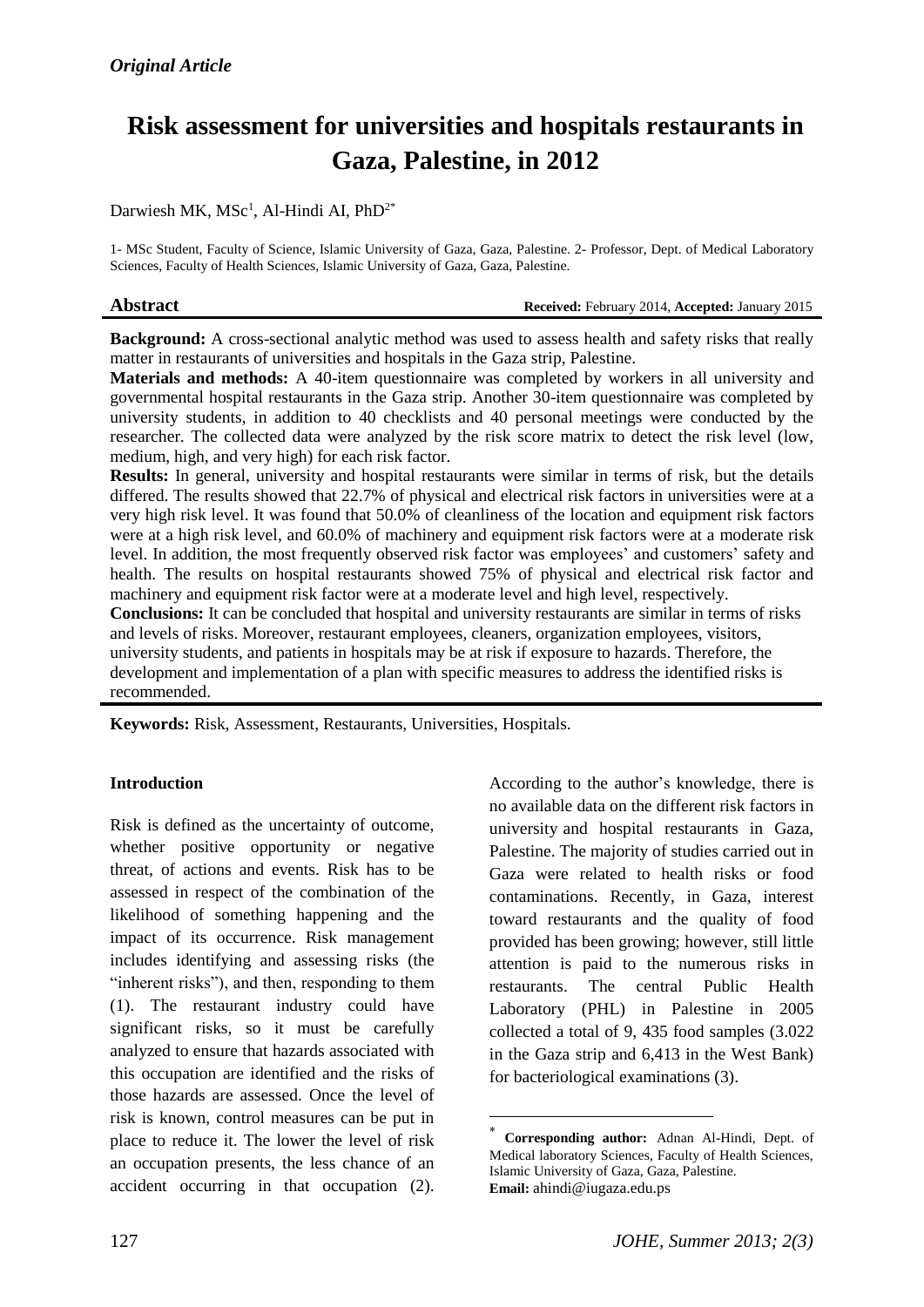According to their reports, 20.5% of the food samples collected was contaminated (16.7% in the West Bank and 28.5% in the Gaza strip). Among the food contaminations found in microbiological examination, coliform and yeast had the highest rates (3). The present study will address the following aims: (a) to assess risks that are of importance in restaurants of universities and hospitals in the Gaza strip; (b) to consider health and safety risks with the potential to cause harm for workers, guests, and properties at these restaurants; (c) to detect the level of risks (low, medium, high, and very high) using the risk score matrix; (d) to determine which types of restaurants (universities, hospitals) are more at risk; and (e) to detect the most frequent risk factors in restaurants. This study was performed in order to recommend interventions to treat potential work place risks of the study areas.

# **Materials and Methods**

This was a cross-sectional analytical study carried out on all university and hospital restaurants in the Gaza strip from November 2011 to May 2012.

An approval was obtained from the Ministry of Health and all Universities participated in the study in 7/5/2012. Informed consents were obtained from every participant.

The target population of this study consisted of restaurants in two sectors:

- 1- The high education sector represented by universities.
- 2- The health sector represented by governmental hospitals.

According to the Ministry of education and high education, 7 universities have a valid license: Islamic University of Gaza (IUG), Al-Azhar, Al-Aqsa, University of Gaza, AL-Omma, Palestine, and AL-Quds Open University. The largest university was IUG in terms of the number of students; as the number of students in the year 2011 reached 20.000 (8.000 male, 12.000 female). The number of governmental hospitals was 13, but not all hospital had restaurants; Al-Shifa Hospital does not have a restaurant due to the new daily delivery system of ready meals by a contracted company.

The restaurant of the Rantisi Pediatric Hospital in the Gaza strip provides daily meals for 5 hospitals: Al-Naser, Eyes, Psychiatry, and Durra, in addition to Rantisi Pediatric Hospital itself.

The restaurant of Kamal Adwan Hospital in Northern Gaza offers its services to its hospital as well as the Beit-Hanoun Hospital. All the remaining hospitals have restaurant inside their buildings; Al-Aqsa Hospital in the middle zone of the Gaza strip, the Nasser Hospital and European Hospital in Khan Younis in Southern Gaza, Abu Yousef Al Najjar Hospital in Rafah in Southern Gaza, and United Arab Emirates Crescent Hospital in Rafah in Southern Gaza.

The study population consisted of 70 samples divided into 2 categories. The first category included 40 workers, in addition to kitchen managers. The second category contained 30 students (males and females), and university staff.

All headquarters of universities, and governmental hospitals in the Gaza strip, Palestine, were studied. All students registered in each university, and restaurant workers and managers were enrolled into the study.

# **Procedures**

Data collection was performed using 4 tools:

**1. A structured self-report questionnaire**: In each restaurant, 2-3 workers were asked to completed a questionnaire including data and questions about the types of risks in restaurants and 3-4 students completed another questionnaire.

### **Construction of questionnaire no. 1**

A structured face-to-face questionnaire with closed-ended questions was conducted by the researcher. To construct the questionnaire, the researcher used different guidelines and references which were concerned with restaurant risk assessment, such as workplace health and safety hazard identification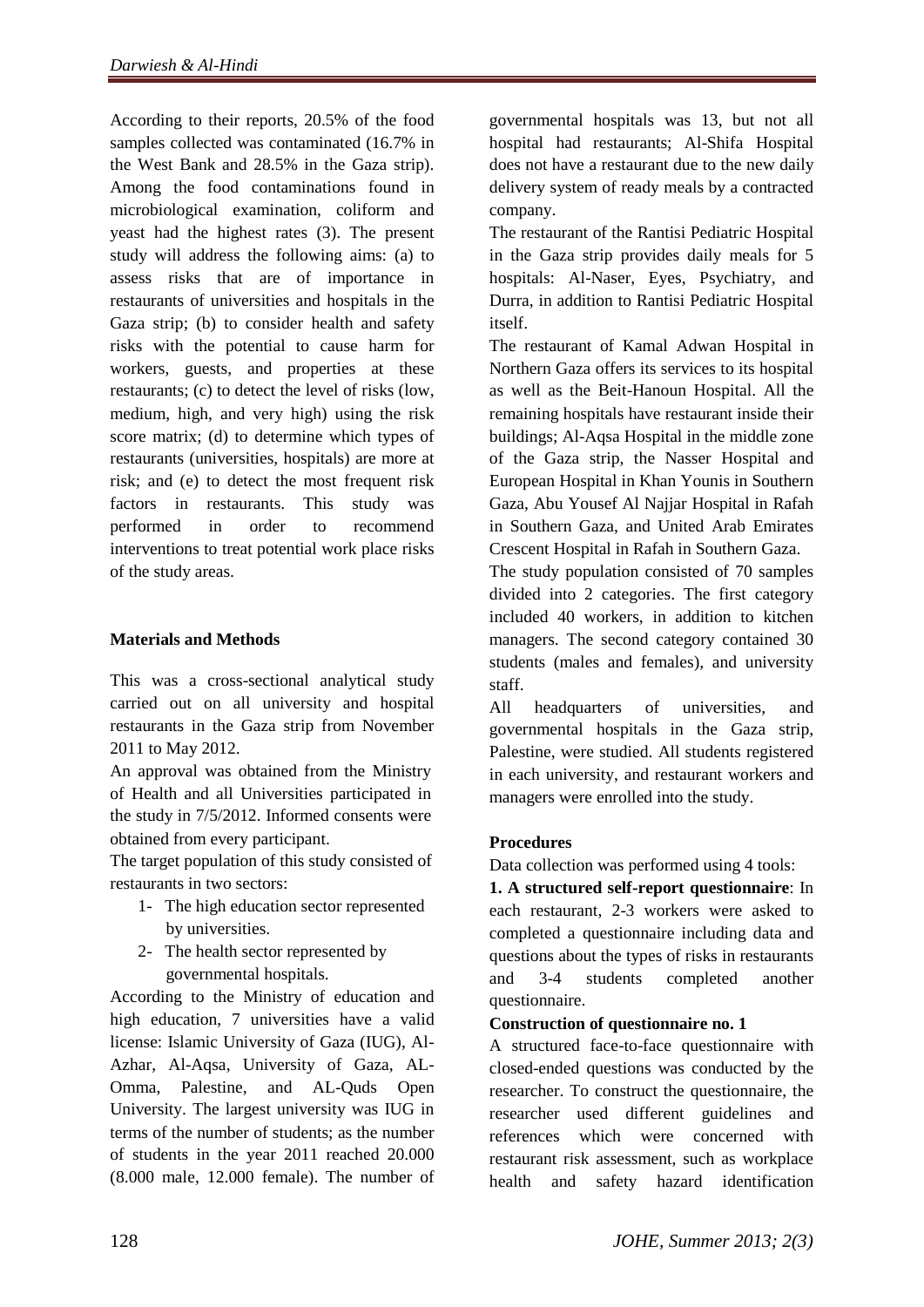constructed by Workplace Health and Safety Queensland (4), restaurant and cafe risk management guide issued by the Wesfarmers General Insurance Limited, and example risk assessment for food preparation, cooking, and service issued by the Health and Safety Executive (5).

The questionnaire included questions related to the 8 risk factors of slips, trips and falls, workers, customer safety and health, physical and electrical risks, machinery and equipment, food deliveries, food contamination, cleanliness of location and equipment, employee training, the type of restaurant, and the number of workers.

# **Construction of questionnaire no. 2**

A structured face-to-face questionnaire with close-ended questions was conducted by the researcher to collect data about university cafeterias. The questionnaire included questions related to slips and falls, and physical conditions of the cafeteria. In the present study, the risk score matrix was adopted for the two questionnaires to investigate severity and likelihood in the questionnaire, and then, to determine the level of each detected risk.

**Checklist**: In every restaurant, the researcher walked around the kitchen, the stockroom, and all other areas noting things that might pose a risk, and filling a check-list used to verify the availability of specific conditions, like ventilation and lighting in the kitchen, working of the refrigerator temperatures organizer, and safety conditions for workers.

**Personal meeting**: In each group of staff, some workers were interviewed using specific questions with multiple choice answers, like "Who is responsible for the controlling of insects and rodents in the restaurant?"; and "What are the most common problems you are facing at work?". The last two questions were open ended. Using this tool, the researcher listened to workers' concerns and opinions about health and safety conditions at the work place.

### **Processing of collected data**

The collected data have been processed by two methods:

The risk score matrix was used to analyze the threat of greatest concern, and detect the risk level (6) (Figures 1).

|                             |                   |                | <b>Probability</b>              |                                                                 |              |               |               |  |
|-----------------------------|-------------------|----------------|---------------------------------|-----------------------------------------------------------------|--------------|---------------|---------------|--|
|                             |                   |                | <b>Frequent</b>                 | <b>Unlikely</b><br>Seldom<br><b>Likely</b><br><b>Occasional</b> |              |               |               |  |
|                             |                   |                | A                               | B                                                               | $\mathsf{C}$ | D             | E             |  |
|                             | Catastrophic      |                | <b>Extremely</b><br><b>High</b> |                                                                 | <b>High</b>  |               | <b>Medium</b> |  |
|                             | <b>Critical</b>   | $\mathbf I$    |                                 |                                                                 |              | <b>Medium</b> |               |  |
|                             | Moderate          | $\mathbf{III}$ | <b>High</b>                     | <b>Medium</b>                                                   |              |               |               |  |
| S<br>  e v e r<br>  f i t y | <b>Negligible</b> | IV             | <b>Medium</b>                   |                                                                 |              | Low           |               |  |
|                             |                   |                | <b>Risk Levels</b>              |                                                                 |              |               |               |  |

**Figure 1: Threat evaluation matrix (7)**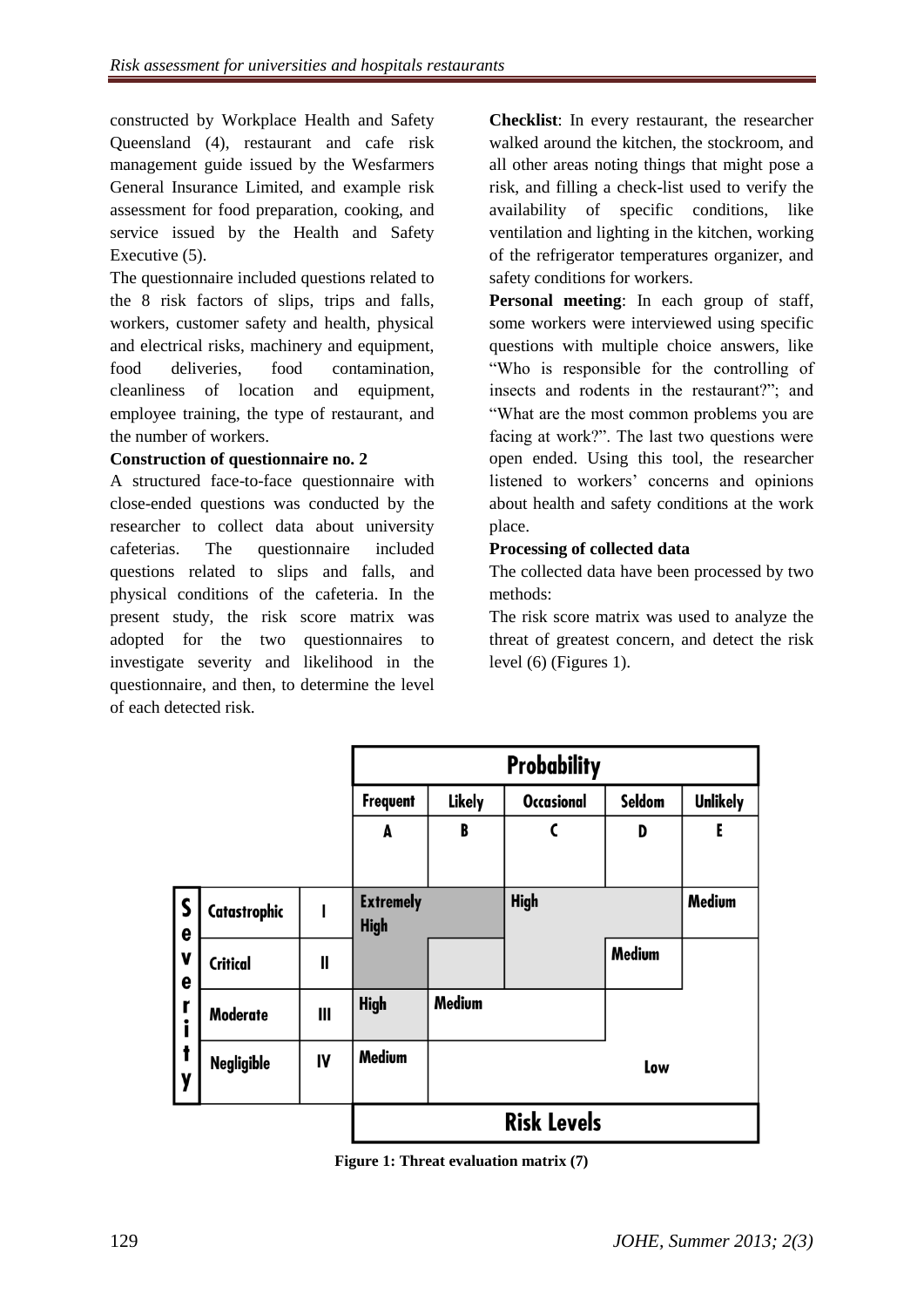Data analysis was performed using the Statistical Package for the Social Sciences (version 15; SPSS Inc., Chicago, IL, USA) to compare the variables. Z-test was used to examine the statistical difference between two population proportions. Chi-square test was used to examine the statistical difference between more than two population proportions and the relationship between two nominal (qualitative) variables. If P-value is smaller than the level of significance and  $α$  is equal to 0.05, then there exists a significant relationship between the given proportions.

### **Results**

# **Comparisons for each factor between restaurants (hospitals and universities) Slips and falls**

The low risk level (LRL) for slips and falls was higher in hospital restaurants than university restaurants; the proportions for hospitals and universities equaled 86.1% and 77.3%, respectively. The moderate risk level (MRL) of university restaurants was higher than hospital restaurants; the proportions for hospitals and universities equaled 8.3% and 13.6%, respectively. The high risk level (HRL) of university restaurants was higher than hospital restaurants; the proportions for hospitals and universities equaled 5.6% and 9.1%, respectively. The LRL of workers' and customers' safety and health, physical and electrical risks, and machinery and equipment risks, was higher in university restaurants than hospital restaurants. The LRL of food deliveries was similar for both university and hospital restaurants. The proportions of LRL for food contamination of hospitals and universities equaled 77.8%. The LRL of cleanliness of location and equipment varied between hospital and university restaurants. Employee training LRL seems to be similar in both groups (Figures 2 and 3).



**Figure 2: Comparison of all factors between university restaurants**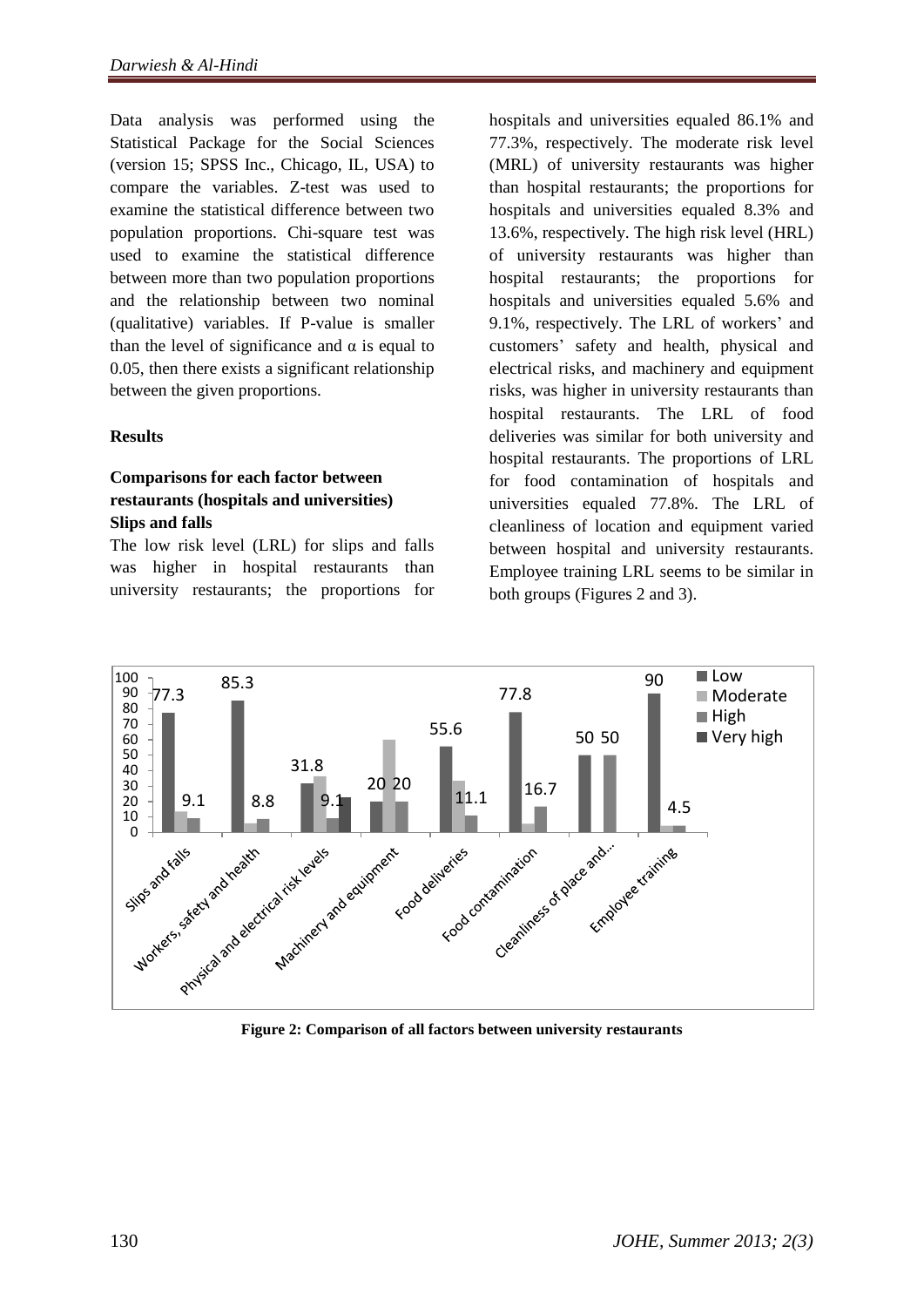

**Figure 3: Comparison of all factors between hospital restaurants**

# **Comparison of all risk factors and their levels in general**

The LRL (94.1%) of the employee training factor is significantly higher than other factors  $(P = 0.001)$ . The MRL (42.3%) of the physical and electrical risks factor is significantly higher than other factors ( $P = 0.001$ ). The HRL (58.8%) of the machinery and equipment factor is significantly higher than other factors  $(P = 0.001)$ . Only the physical and electrical risks factor has a very high risk level (VHRL) (19.2%) (Table 1).

| <b>Risk level</b> | Slips and<br>falls<br>$(\%)$ | Workers' and<br>customers'<br>safety and<br>health<br>$(\%)$ | <b>Physical</b><br>and<br>electrical<br>risks<br>$(\%)$ | <b>Machinery</b><br>and<br>equipment<br>$\frac{6}{6}$ | Food<br>es<br>$(\%)$ | Food<br>deliveri contamina<br>tion<br>(%) | <b>Cleanliness of</b><br>location and<br>equipment<br>$\frac{6}{6}$ | <b>Employee</b><br>training<br>$(\%)$ | $\chi^2$  | <b>P-value</b> |
|-------------------|------------------------------|--------------------------------------------------------------|---------------------------------------------------------|-------------------------------------------------------|----------------------|-------------------------------------------|---------------------------------------------------------------------|---------------------------------------|-----------|----------------|
| Low               | 82.8                         | 83.1                                                         | 30.8                                                    | 17.6                                                  | 77.8                 | 77.8                                      | 20.0                                                                | 94.1                                  | 216.9     | $0.001*$       |
| Moderate          | 10.3                         | 10.2                                                         | 42.3                                                    | 23.5                                                  | 18.5                 | 7.4                                       | 40.0                                                                | 2.9                                   | 80.3      | $0.001*$       |
| High              | 6.9                          | 6.8                                                          | 7.7                                                     | 58.8                                                  | 3.7                  | 14.8                                      | 40.0                                                                | 2.9                                   | 164.3     | $0.001*$       |
| <b>Very High</b>  |                              |                                                              | 19.2                                                    | $\overline{\phantom{a}}$                              |                      |                                           | $\overline{\phantom{0}}$                                            | $\qquad \qquad \blacksquare$          | <b>NA</b> |                |

### **Table 1: Comparisons of risk factors**

\* The proportion difference is significant at the 0.05 level.

NA: There are not enough valid cases for the chi-square test

# **Results of workers' interviews**

Table 2 presents restaurant workers' ages; the highest age at hospital and university restaurants were 55 years and 35 years, respectively. Half of university workers perform regular medical examination for

infectious diseases, while 95% of workers at hospitals perform regular examination. Similar results were obtained on using oil for frying two times in university and hospital restaurants. In universities restaurants, oil used for frying was used more than three times.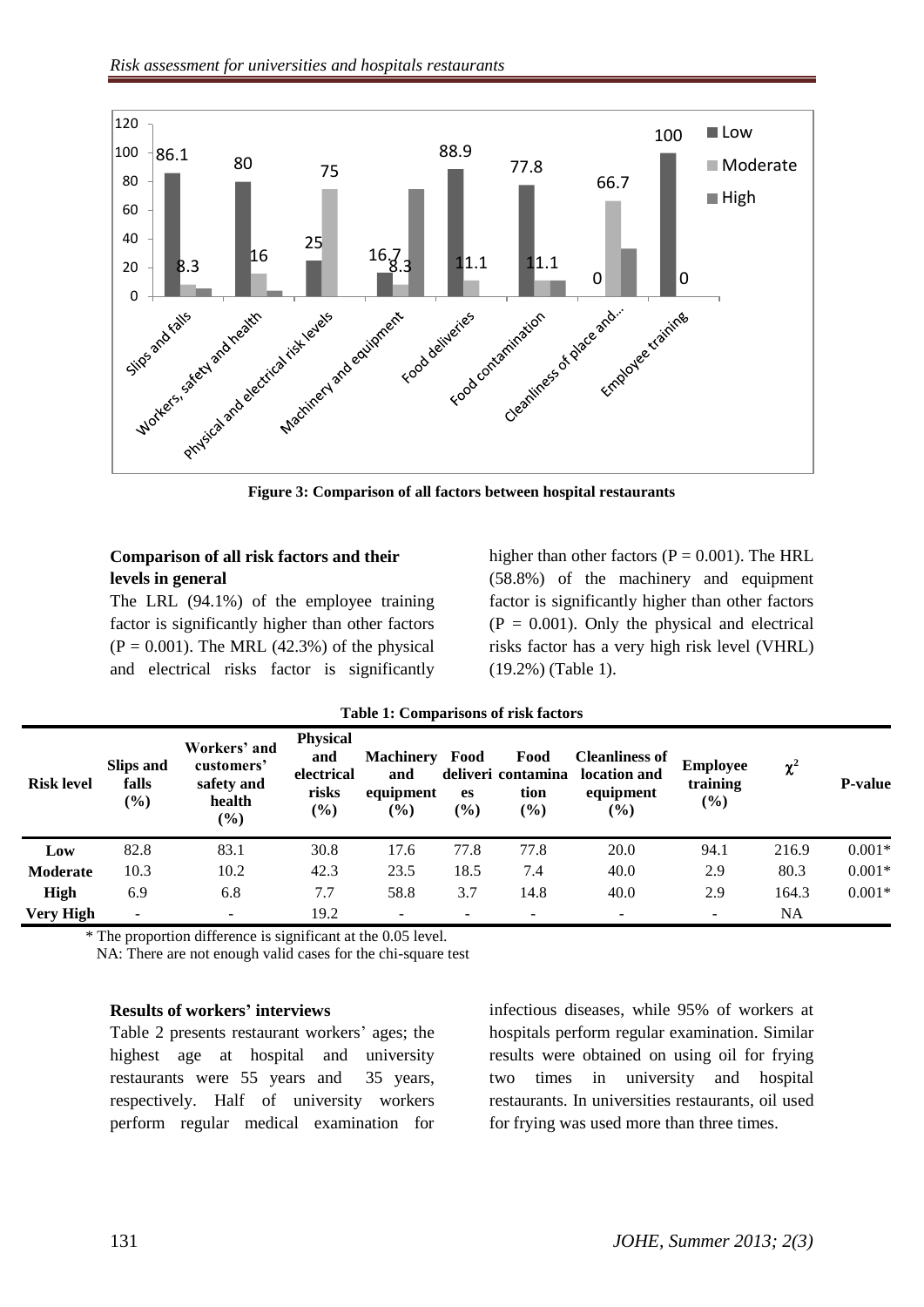|                                                            | <b>Total</b> | <b>Hospitals</b> | <b>Universities</b> |
|------------------------------------------------------------|--------------|------------------|---------------------|
|                                                            | $N$ (%)      | $N$ $(\%)$       | $N(\%)$             |
| Ages of workers in the restaurant                          |              |                  |                     |
| 18-25                                                      | 5(12.5)      | 0(0)             | 5(25.0)             |
| $26 - 35$                                                  | 7(17.5)      | 0(0)             | 7(35.0)             |
| 36-45                                                      | 7(17.5)      | 5(25.0)          | 2(10.0)             |
| $46 - 55$                                                  | 21(52.5)     | 15(75.0)         | 6(30.0)             |
| <b>Regular medical examination</b>                         |              |                  |                     |
| Yes                                                        | 29(72.5)     | 19(95.0)         | 10(50.0)            |
| N <sub>o</sub>                                             | 11(27.5)     | 1(5.0)           | 10(50.0)            |
| Number of times of using the same oil<br>for frying        |              |                  |                     |
| 1.00                                                       | 16(50.0)     | 15(75.0)         | 1(8.3)              |
| 2.00                                                       | 8(25.0)      | 5(25.0)          | 3(25.0)             |
| 3.00                                                       | 3(9.4)       | 0(0)             | 3(25.0)             |
| 6.00                                                       | 3(9.4)       | 0(0)             | 3(25.0)             |
| 7.00                                                       | 1(3.1)       | 0(0)             | 1(8.3)              |
| 10.00                                                      | 1(3.1)       | 0(0)             | 1(8.3)              |
| Who is responsible for controlling<br>insects and rodents? |              |                  |                     |
| <b>Restaurant workers</b>                                  | 18 (46.2)    | 0(0)             | 18 (90.0)           |
| Department of health in the organization                   | 4(10.3)      | 3(15.0)          | 1(5.0)              |
| Specialized companies                                      | 17(43.6)     | 17(85.0)         | 1(5.0)              |

Workers reported the common problems they faced in their work place as shown in table 3. The first problem is lack of staff.

#### **Results of the checklist for workers**

All hospital workers wore uniforms during work hours, while only 25.0% of university workers wore uniforms. The rate of bathroom cleanness was 75.0% and 42.86% for hospital

and university restaurants, respectively. Nearly 43% of hospital kitchens and 87.5% of university kitchens had sufficient ventilation. All laundries and sinks in university restaurants were in good conditions, while 42.9% of laundries and sinks in hospital restaurants had a water leakage or rash (Table4.)

| Table 3: The most common problems presented in restaurants as reported by the workers |  |  |  |
|---------------------------------------------------------------------------------------|--|--|--|
|---------------------------------------------------------------------------------------|--|--|--|

| <b>Problems</b>                          | Hospitals $(\% )$ | Universities $(\% )$ |
|------------------------------------------|-------------------|----------------------|
| Lack of staff                            | 85                | 30                   |
| Inadequate equipment                     | 50                | 30                   |
| Delayed maintenance of damaged equipment | 60                |                      |
| Limited space                            | 30                | 25                   |
| Need for training courses                | 40                | 15                   |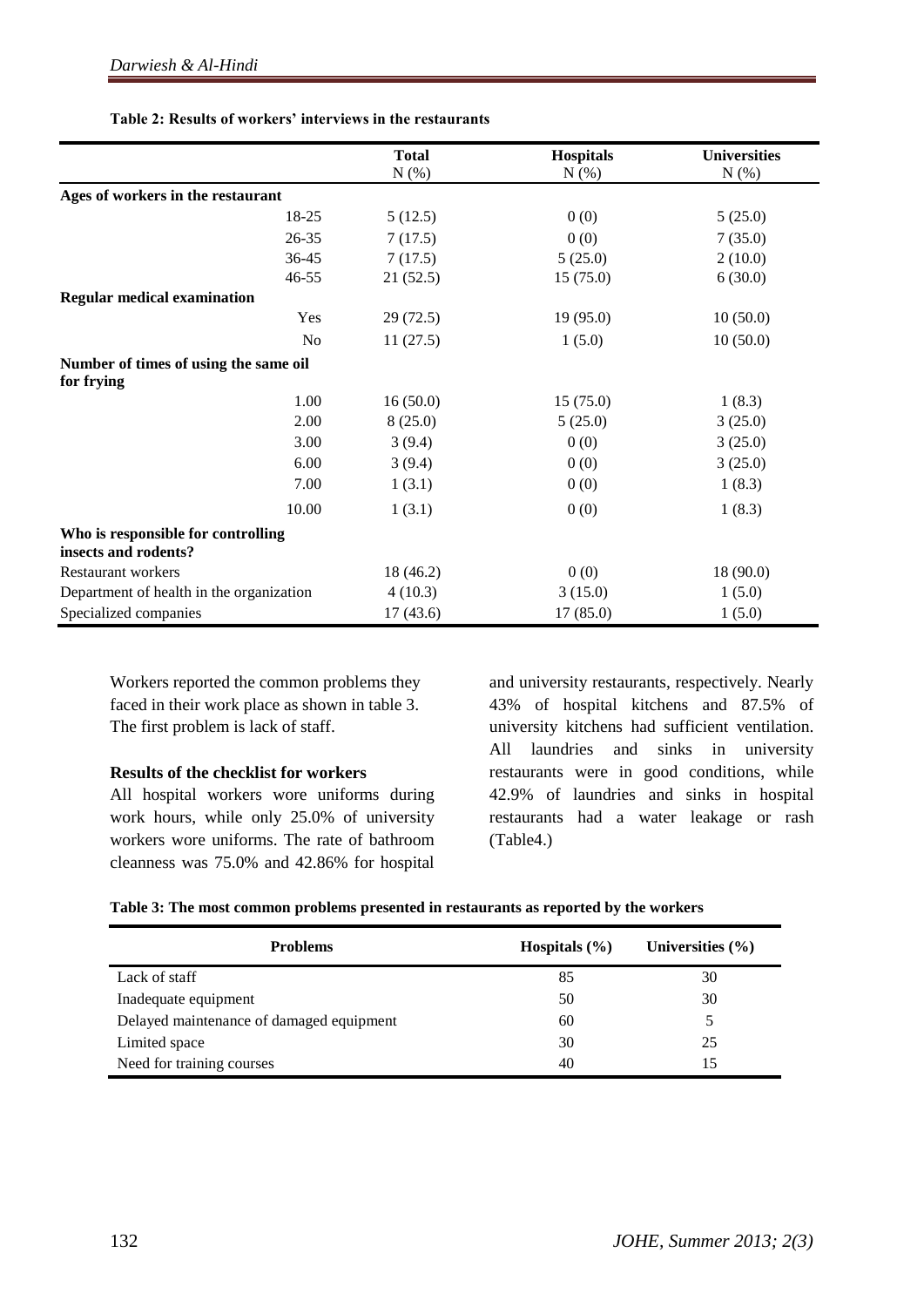| <b>Variable</b>                                       | Answers        | <b>Total</b><br>$N(\%)$ | <b>Hospitals</b><br>N(% ) | <b>Universities</b><br>N(% ) |
|-------------------------------------------------------|----------------|-------------------------|---------------------------|------------------------------|
|                                                       | <b>Yes</b>     | 9(60.0)                 | 7(100.0)                  | 2(25.0)                      |
| Number of workers wearing uniform                     | N <sub>0</sub> | 6(40.0)                 |                           | 6(75.0)                      |
|                                                       | Yes            | 12(80.0)                | 6(85.71)                  | 6(75.0)                      |
| Working of temperatures organizer of the refrigerator | N <sub>o</sub> | 3(20)                   | 1(14.29)                  | 2(25.0)                      |
|                                                       | <b>Yes</b>     | 9(60.0)                 | 6(75.0)                   | 3(42.86)                     |
| Cleanness of workers' bathrooms                       | No             | 6(40.0)                 | 2(25.0)                   | 4(57.14)                     |
| Ventilation of the kitchen                            | Yes            | 10(66.7)                | 3(42.9)                   | 7(87.5)                      |
|                                                       | No             | 5(33.3)                 | 4(27.1)                   | 1(12.5)                      |
|                                                       | Yes            | 14 (93.3)               | 7(100.0)                  | 7(87.5)                      |
| lighting of the kitchen                               | N <sub>o</sub> | 1(6.7)                  |                           | 1(12.5)                      |
| Presence of water leakage in sinks or laundries       | <b>Yes</b>     | 3(20.0)                 | 3(42.9)                   |                              |
|                                                       | No             | 12(80.0)                | 4(57.1)                   | 8(100.0)                     |

#### **Table 4: Results of the checklist for workers**

#### **Results of the questionnaire for students**

The different risks mentioned by the university students are summarized in table 5.

The difference in the risk levels of the material of floors factor is statistically insignificant. However, the difference in the risk levels of the factors of absence of wet floor signs and narrow paths between the tables were statistically significant ( $P = 0.001$ ). The HRL (68.8%) was significantly higher than other risk levels (Table 5).

#### **Table 5: Levels of different risks according to university students**

| <b>Variable</b>                               | <b>Risk level</b> | $No.$ (%) | $\chi^2$ | P-value  |
|-----------------------------------------------|-------------------|-----------|----------|----------|
|                                               | Low               | 1(16.7)   |          |          |
| <b>Material of floors</b>                     | Moderate          | 1(16.7)   | 0.667    | 0.881    |
|                                               | High              | 2(33.3)   |          |          |
|                                               | Very high         | 2(33.3)   |          |          |
|                                               | Low               | 3(12.0)   |          |          |
|                                               | Moderate          | 2(8.0)    | 17.080   | $0.001*$ |
| Absence of wet floor signs                    | High              | 15(60.0)  |          |          |
|                                               | Very high         | 5(20.0)   |          |          |
|                                               | Moderate          | 2(18.2)   |          |          |
| Shortage of workers in the restaurant         | High              | 4(36.4)   | 1.273    | 0.529    |
|                                               | Very high         | 5(45.5)   |          |          |
|                                               | Low               | 3(27.3)   |          |          |
| Bad state of the tables and chairs            | Moderate          | 2(18.2)   | 2.364    | 0.307    |
|                                               | High              | 6(54.5)   |          |          |
|                                               | Low               | 2(12.5)   | 16.500   | $0.001*$ |
| Narrow paths between the tables               | Moderate          | 1(6.3)    |          |          |
|                                               | High              | 11(68.8)  |          |          |
|                                               | Very high         | 2(12.5)   |          |          |
|                                               | Moderate          | 2(13.3)   |          |          |
| Size of the restaurant                        | High              | 6(40.0)   | 2.800    | 0.247    |
|                                               | Very high         | 7(46.7)   |          |          |
|                                               | Moderate          | 1(10.0)   |          |          |
| <b>Ventilation of the restaurant</b>          | High              | 4(40.0)   | 2.600    | 0.273    |
|                                               | Very high         | 5(50.0)   |          |          |
| Discomfort of the students in the location of | High              | 2(33.3)   | 0.667    | 0.414    |
| receiving meals                               | Very high         | 4(66.7)   |          |          |
|                                               | Low               | 1(14.3)   |          |          |
| <b>Self-service bars</b>                      | High              | 4(57.1)   | 2.000    | 0.368    |
|                                               | Very high         | 2(28.6)   |          |          |

**\* P-Value**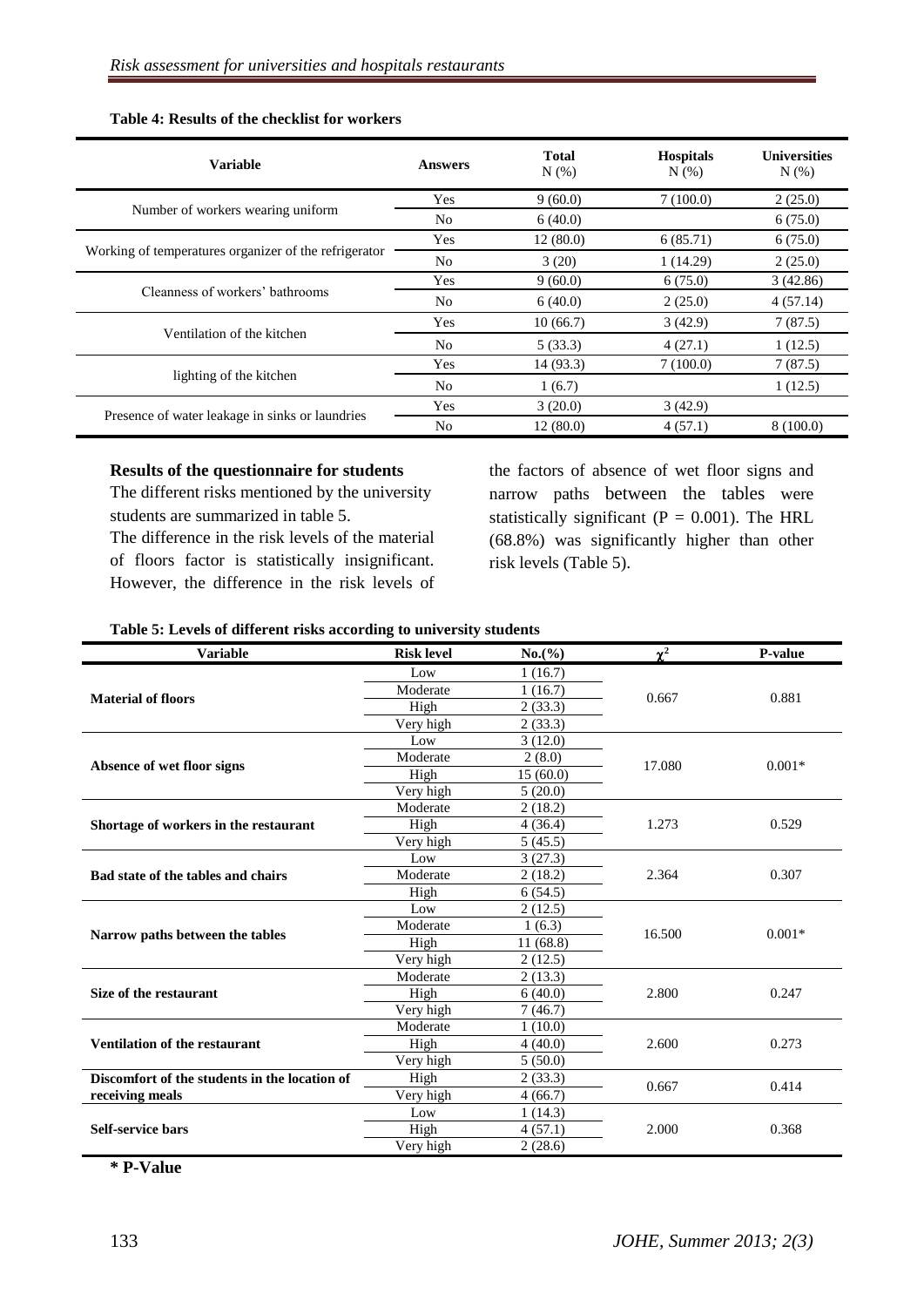# **Discussion**

The present research is the first to identify, collect, and compare risk factors, and their description, likelihood, and risk levels in restaurants of two important sectors in Gaza strip (universities and hospitals).

# **Comparison of risk factors between university and hospital restaurants**

University and hospital restaurants were similar in terms of the slips and trips risk factor and its levels. The highest proportion of risk level for this factor was LRL. Despite the agreement between universities and hospitals in terms of the slips and trips factor, there was variation in its level between the two. For example, in the health and safety executive report, it was declared that slips and trips are responsible for 33% of all major injuries of employees, in 90% of cases the floor was wet, and 95% of major slips resulted in broken bones (8). In this study, hospital restaurant workers mentioned slips and trips as the most frequent risk factor at their work place, university restaurant workers mentioned it as the second most frequent risk factor. This is due to the fact that none of the restaurants in the study put up warning signs for wet floor where required. In restaurants of Gaza, this risk is lower because of precautions taken to prevent dangerous injuries such as closing the restaurant doors when cleaning the floor with water, immediate removal of damaged chairs or tables. Moreover, during the present study, entrances, stairs, and ramps of the restaurants were in good conditions and safe. Most university restaurant workers noted the workers' safety and health factor as the most frequent risk factor, whereas most hospital restaurant workers considered it to be the second most frequent. A number of important points were seen as related to this risk factor, like acute shortage in rest places for workers in most study restaurants. Many workers refused to wear gloves, especially in university restaurants, due to it not being comfortable during work. Although the rate of injuries resulting from this risk factor is low, it can be serious in other cases; sprains and strains of muscles and lenders are common among food service workers and improper fitting and repetitive motions are often associated with sprains, strains, and tear injuries in restaurants (9). Electrical equipments are widely used in the restaurant industry. Frequent use and cleaning may cause equipment to become electrically unsafe, electricity can kill and even non-fatal shocks can lead to severe and permanent injuries (10). This is compatible with the present study results, where the physical and electrical risk factor is the only one recorded as very high level in university restaurants. Even in hospital restaurants, this factor came first in the MRL. This is due to the lack of regular testing of electrical systems by a competent electrician. The help of competent electricians is only requested when there is a problem which restaurant workers cannot fix. Moreover, an insufficient number of, and low quality fire extinguishers were observed in restaurants. In general, the highest HRL was that of the machinery and equipment risk factor, and caused by incorrect reassembly of machines and poor maintenance and lack of use of guards. A significant number of accidents are due to inadequate isolation of machines (11). The machinery and equipment risk factor had the highest rate in hospitals with a significant difference to the rate of universities. This is because of the use of different large machines in hospitals to prepare complete meals (breakfast, lunch, and dinner) daily for patients and hospital employees, while university restaurants mainly prepare and serve sandwiches and fast food, which do not need large machines.

The food deliveries factor is considered as one of the ten most important contributory factors in the outbreak of food-borne diseases (12). Although the steps followed in food delivery in the studied restaurants were satisfactory, the shortage of workers in hospitals significantly affected this factor. The delivery of ready meals to patients is a new trial in hospitals of Gaza. In the past meals were prepared in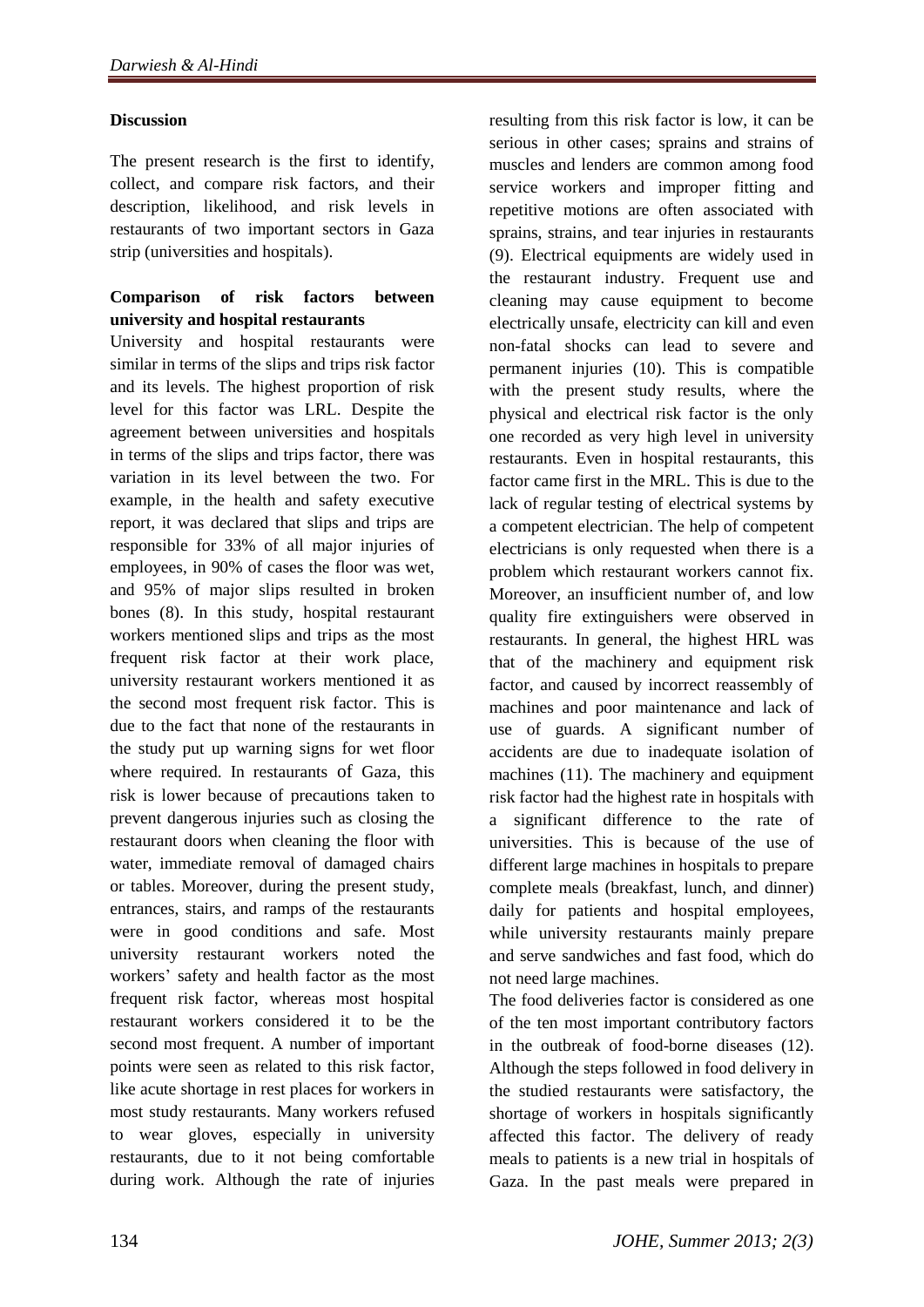hospital kitchens and offered to the patients. University and hospital restaurants are similar in terms of the food contamination risk factor. The level of risk is mainly the result of the lack of reviewing manager information about food contamination by workers and no clear labeling for containers in the kitchens. All hospital restaurant workers were using the same oil once or twice for frying and they followed the instructions of the Ministry of Health since the meals are provided to patients. Much attention is paid to the quality of food to be healthy. While repeated use of oil for frying in private companies in university restaurants has increased due to their prioritization of economic aspects and the absence of monitoring procedures.

The results showed that few workers considered the cleanliness of location and equipment factor as hazardous. This is not compatible with the researcher's direct observation of a low level of cleanliness especially in university restaurants. This is supported by another study which considered this factor as the most commonly cited violation in restaurants (13). In hospitals, the low rate of cleanliness is not limited to restaurants; another study showed the presence of cockroaches in the cabinets of patients in hospitals in Gaza (14).

Employee training risk factor had the lowest rate compared to others. This is due to the requirement of knowledge or previous experience for employees particularly in hospital restaurants and worker training before beginning tasks in both university and hospital restaurants. These results are more satisfactory than those of commercial sectors in Gaza; for example, 58.9% and 42.2% of employees of cake bakeries had previous experience and training, respectively (15).

# **Risks in university restaurants as reported by students**

University restaurants are students' favorite places to rest and eat during the day. The most risk detected was that of the factor of absence of wet floor signs when required; 75% of students reported it as the first risk, with a statistically significant difference between its levels. This result is logical since the cleaning process is performed more than once a day and students are not alerted by a sign every time which makes them vulnerable to slipping and falling with various expected injuries. This is in agreement with the findings of another study which confirms that most injuries caused by slips and falls in restaurants occur due to slipping on wet floors, and this problem arises during the busies time period of the restaurant when the pace of work increases (9). The narrow corridors between tables factor was detected as the highest VHRL, with a statistical difference between its levels, which is due to the small size of the restaurants. The small size of university restaurants is not limited to Gaza; it is a general phenomenon. For example, about 5000 students eat their meals in Dortmund university restaurant in Germany, while the capacity of the restaurant is only 1500 individuals (16). The highest VHRL was attributed to location and discomfort of students when waiting to receive their meal. Moreover, this was the only risk factor which was divided into only 2 risk levels; HRL and VHRL. This was due to overcrowding of customers when buying meals and waiting for a long time to receive meals the daily repetition of this situation.

# **Health and safety status of workers**

The present study showed that 60% and 72.5% of workers wore uniforms and performed medical examinations for infectious diseases, respectively. These results are similar to that found in a previous study in Gaza governorate (74.7%, 77.8%) (8). Hospital employees show greater commitment to implementing health and safety codes than university employees, because of the guidelines of the Ministry of Health for its employees. The highest ages of hospital restaurant employees are higher than their counterparts in universities. Hospital employees are affiliated to the Ministry of Health. The ages of university employees vary, but 60% of their ages range between 18 and 35, because businesses tend to employ youths as they are capable of achieving their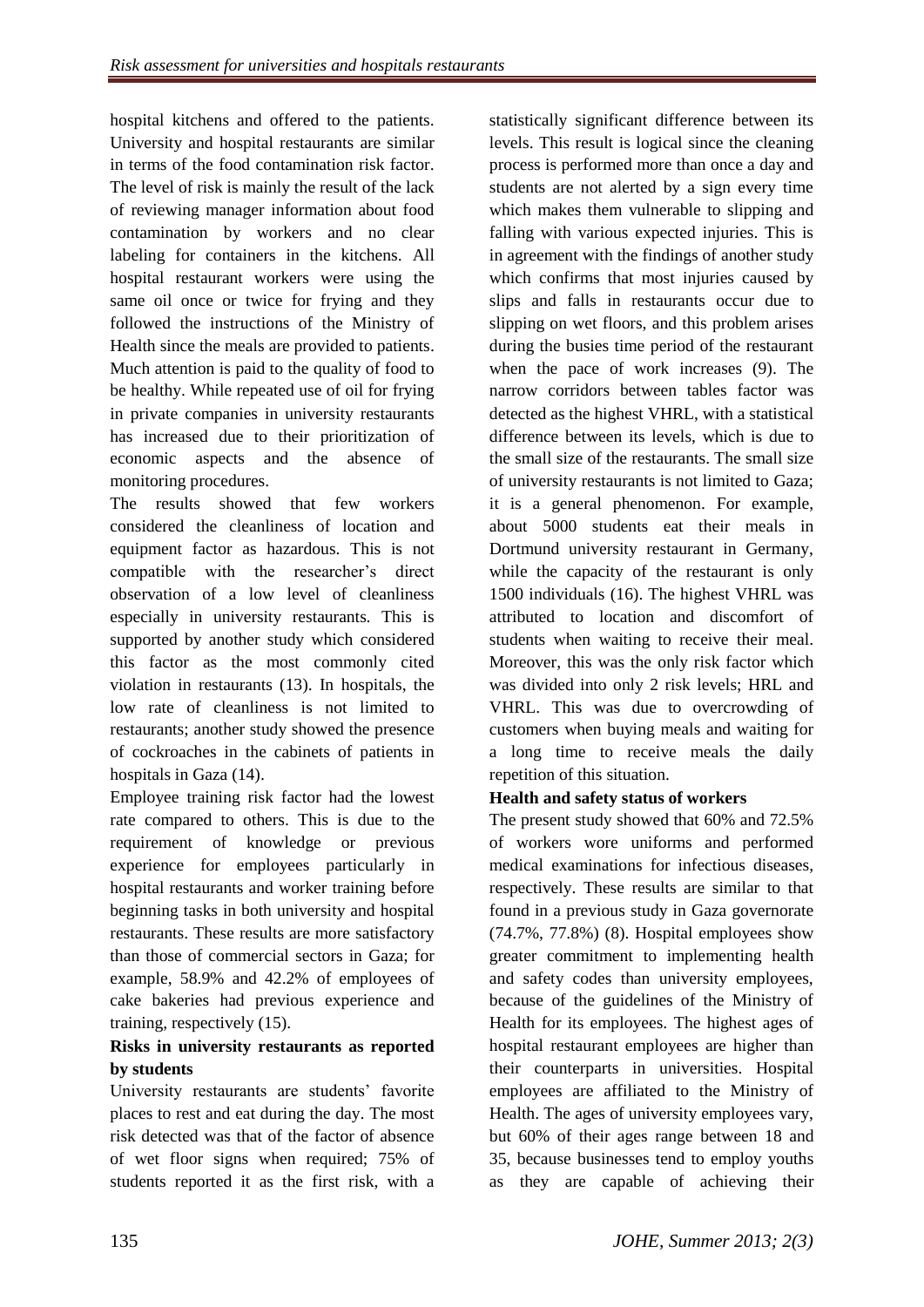responsibilities and endure occupational pressures.

## **Restaurant facilities and general health conditions**

Cleanliness of employee bathrooms in hospital restaurants was more satisfactory than university restaurants, since the cleaning in hospitals is carried out by specialized private companies. On the other hand, the employees of private companies that won tenders of universities restaurants are responsible for cleaning employee bathrooms, here the financial factor take part by lowest number of workers for largest number of tasks. However, in both cases, the situation is much more satisfactory than other third world countries like Bangladesh (17). The ventilation of university restaurants is more satisfactory than hospital restaurants because of most of hospital restaurant are found in bedrooms, contrary to most of university restaurant that found above the ground. Despite the differences in those responsible for controlling of insects and rodents in restaurants of universities and hospitals, the two complained of inefficient methods of control, and thus, the presence of health risks. In university restaurants, no water leakage was found in the kitchen sinks, while it was observed in the kitchen sinks of half of the hospital restaurants. This finding was confirmed by the results of problems reported by employees.

In our study, the results indicated that restaurant employees lack knowledge. This finding was in agreement with the results reported by a study in Nigeria (18).

# **Conclusions**

It can be concluded that hospital and university restaurants are similar in terms of risks and levels of risks. However, they differed in the VHRL of physical and electrical risks factor which was higher in university restaurants than hospital restaurants. A difference was observed in the division of these risks and levels of different risk factors as was previously stated. Individuals or groups of people who may be at risk of exposure to hazards in university and hospital restaurants are restaurant employees, cleaners, organization employees, visitors, university students, and patients in hospitals.

### **Acknowledgment**

The authors would like to thank all the personnel who participated in this study.

### **Conflict of interest:** Non declared

#### **References**

- 1. Treasury HM. The Orange Book: Management of Risk - Principles and Concepts. Norwich: Crown; 2004.
- 2. Work Cover Corporation. Guidelines for reducing the risk of violence at work. 1st Edition. Government of South Australia: Australia; 2002.
- 3. Palestinian health information center MOH. Health status in Palestine 2005. Palestine 2006; P30-2.
- 4. Work place health and safety. Café and restaurant industry. Electrical Safety: Queensland, Australia 2010.
- 5. Health and Safety Executive (HSE). Example risk assessment for food preparation. Cooking and Service: United Kingdom 2008; P: 2.
- 6. High Risk Work. [Internet]. 2005 Jun [cited 2011 DEC]. Available from: http://www.safework.sa.gov.au accessed in 12/2011.
- 7. Florida department of health. Restaurant food security. United State of America, 2001.
- 8. Health and safety executive (HSE). Health and safety information sheet. United Kingdom, 2004; P: 1.
- 9. Connecticut department of public health. Working safety in restaurants. United State of America: Hartford 2007; P:2.
- 10. Work place health and safety. Café and restaurant industry. Queensland, Australia: electrical safety; 2010 .
- 11. Health and safety authority. Safety, health& welfare in hotels restaurants. Ireland: catering& bars 2007; P: 40.
- 12. Bryan FL. Hazard analysis critical control point (HACCP) system for retail food and restaurant operation. J Food Prot 1990; 53(11):978-83.
- 13. [Jones TF,](http://www.ncbi.nlm.nih.gov/pubmed?term=Jones%20TF%5BAuthor%5D&cauthor=true&cauthor_uid=15200861) [Pavlin BI,](http://www.ncbi.nlm.nih.gov/pubmed?term=Pavlin%20BI%5BAuthor%5D&cauthor=true&cauthor_uid=15200861) [LaFleur BJ,](http://www.ncbi.nlm.nih.gov/pubmed?term=LaFleur%20BJ%5BAuthor%5D&cauthor=true&cauthor_uid=15200861) [Ingram](http://www.ncbi.nlm.nih.gov/pubmed?term=Ingram%20LA%5BAuthor%5D&cauthor=true&cauthor_uid=15200861)  [LA,](http://www.ncbi.nlm.nih.gov/pubmed?term=Ingram%20LA%5BAuthor%5D&cauthor=true&cauthor_uid=15200861) [Schaffner W.](http://www.ncbi.nlm.nih.gov/pubmed?term=Schaffner%20W%5BAuthor%5D&cauthor=true&cauthor_uid=15200861) Restaurant inspection scores and foodborne disease[. Emerg Infect](http://www.ncbi.nlm.nih.gov/pubmed/?term=%E2%80%A2%09Jones+Timothy+F.%2C+Pavlin+Boris+I.%2C+La+Fleur+Bonnie+J.%2C+Ingram+L.+Amanda.%2C+Schaffner+William.%2C+2004-+Restaurant+inspection+scores+and) [Dis](http://www.ncbi.nlm.nih.gov/pubmed/?term=%E2%80%A2%09Jones+Timothy+F.%2C+Pavlin+Boris+I.%2C+La+Fleur+Bonnie+J.%2C+Ingram+L.+Amanda.%2C+Schaffner+William.%2C+2004-+Restaurant+inspection+scores+and) 2004; 10(4):688-92.
- 14. Al-Hindi A, Jaber B. Cockroaches as mechanical carriers for protozoal and helminthes paeasites in Gaza Strip. Palestine: Un-published work; 2012.